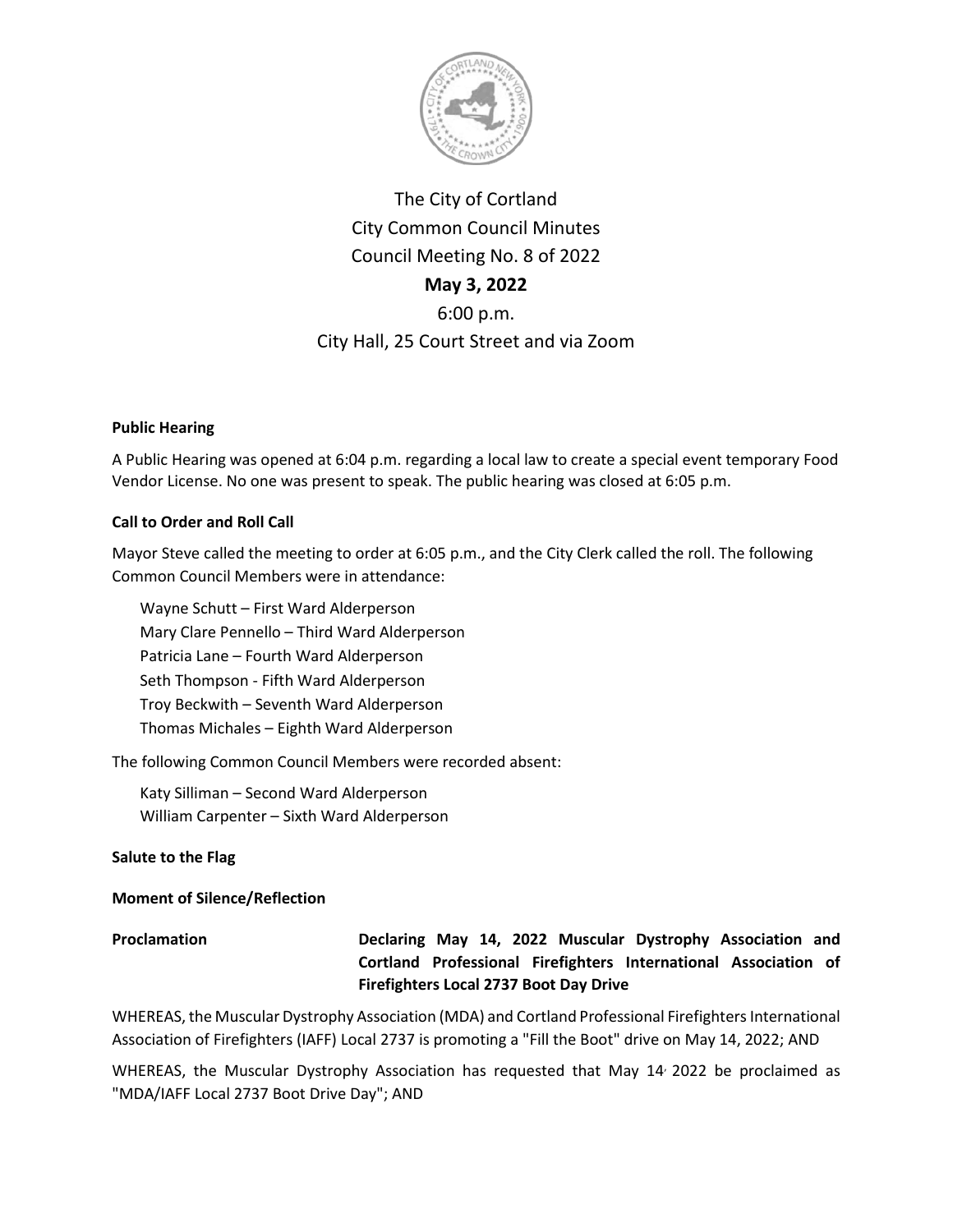WHEREAS, to date over \$679 million has been raised by over 300,000 firefighters through seven decades to save and improve lives of MDA families; AND

WHEREAS, the Muscular Dystrophy Association is the leading health agency providing scientific, medical and emotional support for individuals and families affected by neuromuscular disease; NOW, THEREFORE, BE IT

RESOLVED, I, Scott Steve, Mayor of Cortland, do hereby proclaim May 14, 2022 as Muscular Dystrophy Association and International Association of Firefighters Local 2737 Boot Drive Day in the City of Cortland, and I urge citizens to learn more about Muscular Dystrophy through news media coverage or by calling their local Muscular Dystrophy Association office for more information.

### **Privilege of the Floor**

No one was present to speak

### **Mayor's Report**

The Mayor provided an overview of state budget actions affecting the City. He noted the following appropriations:

- Aid Incentives for Municipalities (AIM) funding remained flat;
- Consolidated Local Street and Highway Improvement Program (CHIP) funding remained flat;
- Water and sewer infrastructure funding was increased by \$500 million which may help with the City's Downtown Revitalization Initiative (DRI);
- The Restore New York Communities Initiative which provides municipalities with financial assistance for revitalization of commercial and residential properties is funded at \$250 million;
- Regional Economic Development Councils are appropriated \$225 million plus tax credits for regional projects;
- DRI is funded at \$100 million;
- Land banks are funded at \$50 million for services and expenses;
- Distressed Provider Assistance Program includes \$50 million for local governments outside New York City which impose a local sales tax to receive distributions from sales tax revenue paid by vendors to New York State.

The Mayor noted the following upcoming events and designations:

- May 15 is designated Peace Officers Memorial Day, and the week of May 15 is Police Officer week;
- June 7 is the Dairy Parade;
- June 11-12 is the St. Anthony's Day Festival;
- June 18 is Juneteenth commemoration and celebration;
- June 25 is LGBTQ celebration.

The Mayor said that the April 23<sup>rd</sup> community trash pickup was successful with approximately 200 people participating.

The Mayor said he attended a recent homeless services meeting and that the group continues to look at solutions for the problems of the homeless.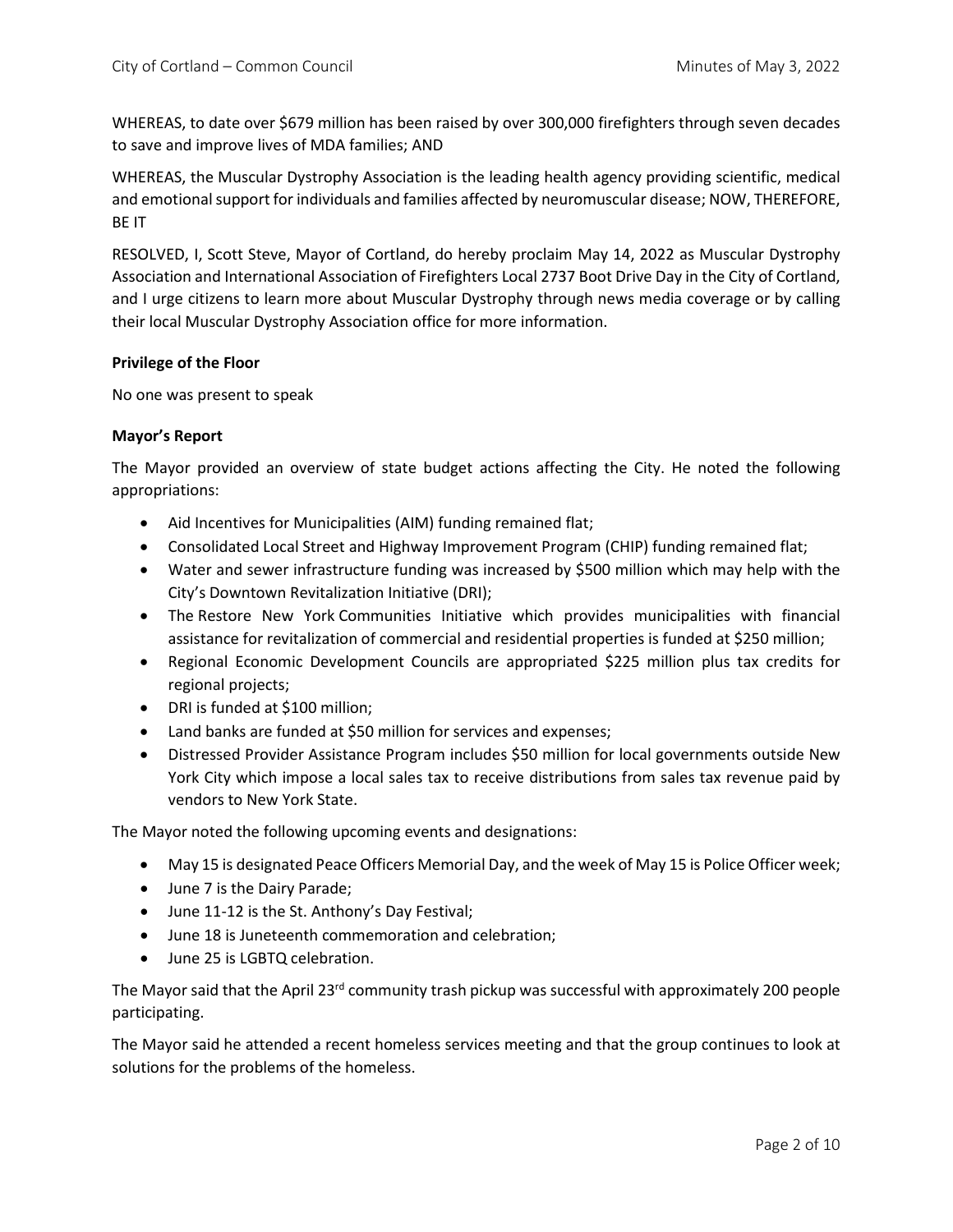#### **Ward Reports**

- Ward 1: Council Member Schutt thanked those who helped with the community trash pickup effort.
- Ward 3: Council Member Pennello said that students at the OCM BOCES Cortland Alternative School want to assist in building the little library to be located at the Water Works. She said she received a complaint from a James St. resident about activities of college students.
- Ward 4: Council Member Lane said she participated in the community trash pickup effort and was impressed with the number of college students that participated. She said neighborhood residents were preparing for traffic issues during college graduation ceremonies May 13 and 14. Ms. Lane asked the status of retiree insurance plan options. The Mayor addressed her question during the later discussion period of the meeting by saying that recent informational sessions had been held and additional research is being conducted.
- Ward 5: Council Member Thompson said questions were asked by residents about double utility poles on Delaware Ave. He said he is discussing with the Department of Public Works (DPW) whether poles not serving a purpose could be taken down. Mr. Thompson said that Delaware Ave. residents are happy that roadwork has been completed. He thanked those that participated in the community trash pickup effort and said he hoped it would become an annual event.
- Ward 7: Council Member Beckwith noted that the Common Council has in the past cancelled Common Council meetings that occur on the day of the Dairy Parade. He asked if that would happen this year for the June 7 meeting. The Mayor said that a resolution to cancel the meeting would be placed on the agenda for the next meeting
- Ward 8: Council Member Michales said noise complaints had been received, and that he did a ridealong with the Police Department and responded to a noise complaint. He noted that the Police Department purchased a noise meter to detect noise levels.

#### **Finance Report**

The Mayor said that financial statements and documents were provided to members of the Common Council and made available to the public. He said that DRI bids were received and being reviewed. He said that costs may exceed what the Common Council budgeted last year for the current year's budget. The Mayor said that Noss Park site work began and that unspent funds from a 2017 grant may be used for this work. He said that the State notified the City that a \$500,000 grant awarded in 2017 is unspent and expires in July. He said this timing would not allow for funds to be spent on construction costs for a pedestrian bridge across the Tioughnioga River at Yaman Park but the State agreed funds could be used for engineering services.

# **Approval of the Minutes**

The minutes of April 19, 2022 were approved.

| Motioned by: Council Member Beckwith |
|--------------------------------------|
| Seconded by: Council Member Schutt   |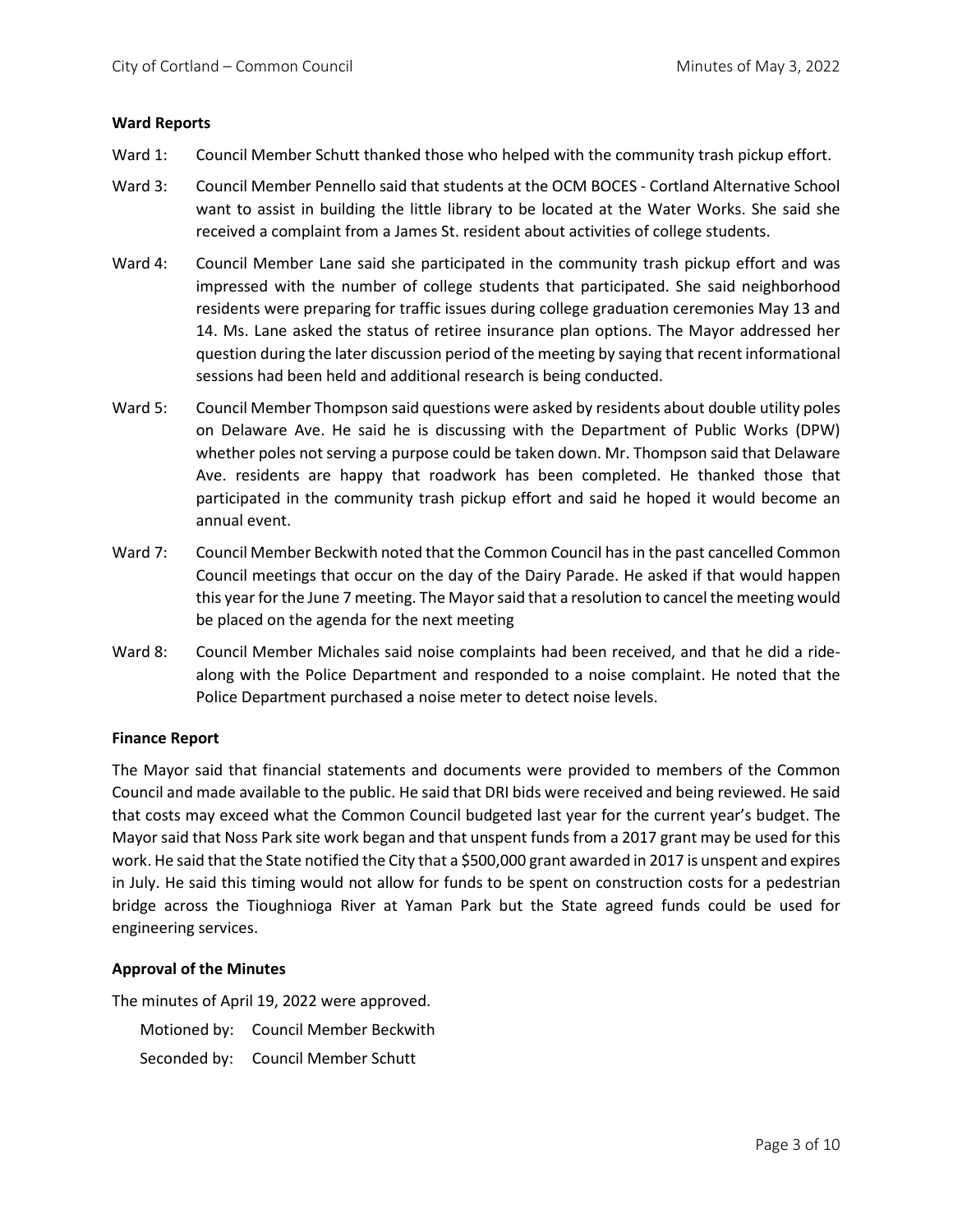Approved: Ayes – 6 Nays – 0

# **Resolution No. 79 of 2022 Approve Special Event and Related Permits for St. Anthony's Day Festival**

WHEREAS, St. Anthony's Church has submitted a Special Event Application for the purposes of holding the St. Anthony's Day Festival at 50 Pomeroy Street on June 11 -12, 2022; AND

WHEREAS, St. Anthony's Church has submitted an application for the closing of Pomeroy Street from Elm Street to Central Avenue from the hours of 10:00 a.m. to 10:00 p.m. on June 11 - 12, 2022; AND

WHEREAS, St. Antony's Church has submitted a Sound Device Permit Application for 6:00 p.m. to 10:00 p.m. June 11, 2022 and 12:30 p.m. to 6:00 p.m. June 12, 2022; AND

WHEREAS, St. Anthony's Church has submitted an Operating Permit Application for an occupant load of more than 100 persons, and the use of a stage, tents and propane gas storage containers; AND

WHEREAS, the Police Department, Fire Department and City Clerk's Office have reviewed applicable aspects of these permit applications and recommended their approval; NOW, THEREFORE, BE IT

RESOLVED, that the Common Council does hereby approve a Special Event Permit, an Application for Street Closing, a Sound Device Permit without fee, and an Operating Permit for the St. Anthony's Day Festival to be held on June 11 - 12, 2022.

|           | Motioned by: Council Member Beckwith |
|-----------|--------------------------------------|
|           | Seconded by: Council Member Thompson |
| Approved: | Ayes $-6$                            |
|           | $Nays - 0$                           |

**Resolution No. 80 of 2022 Adopt Local law No. 4 of 2022 "Amending Article §213 Relating to Mobile Food Preparation Vehicle Vendor Special Event Temporary License"**

WHEREAS, a public hearing was held on May 3, 2022 regarding proposed changes in regulations for vendors operating mobile food preparation vehicles ("MFPV"); AND

WHEREAS, Article §213-6. Peddling and Soliciting. D. License Required; Exemptions within the City Code has no regulatory framework for a vendor operating an MFPV to obtain a temporary license to operate at authorized special events; AND

WHEREAS, Article §213-6. Peddling and Soliciting. D. License Required; Exemptions has no regulatory framework for a vendor operating an MFPV to obtain a license to operate on the property of a business that employs at least two hundred (200) individuals should that business allow; NOW, THEREFORE, BE IT

RESOLVED, the Common Council approves adoption of Local Law No. 4 of 2022 amending Article §213 to allow for a mobile food preparation vehicles (MFPV) vendor to obtain a special event temporary license or a license to operate on the property of a local business.

| Motioned by: Council Member Beckwith |
|--------------------------------------|
| Seconded by: Council Member Schutt   |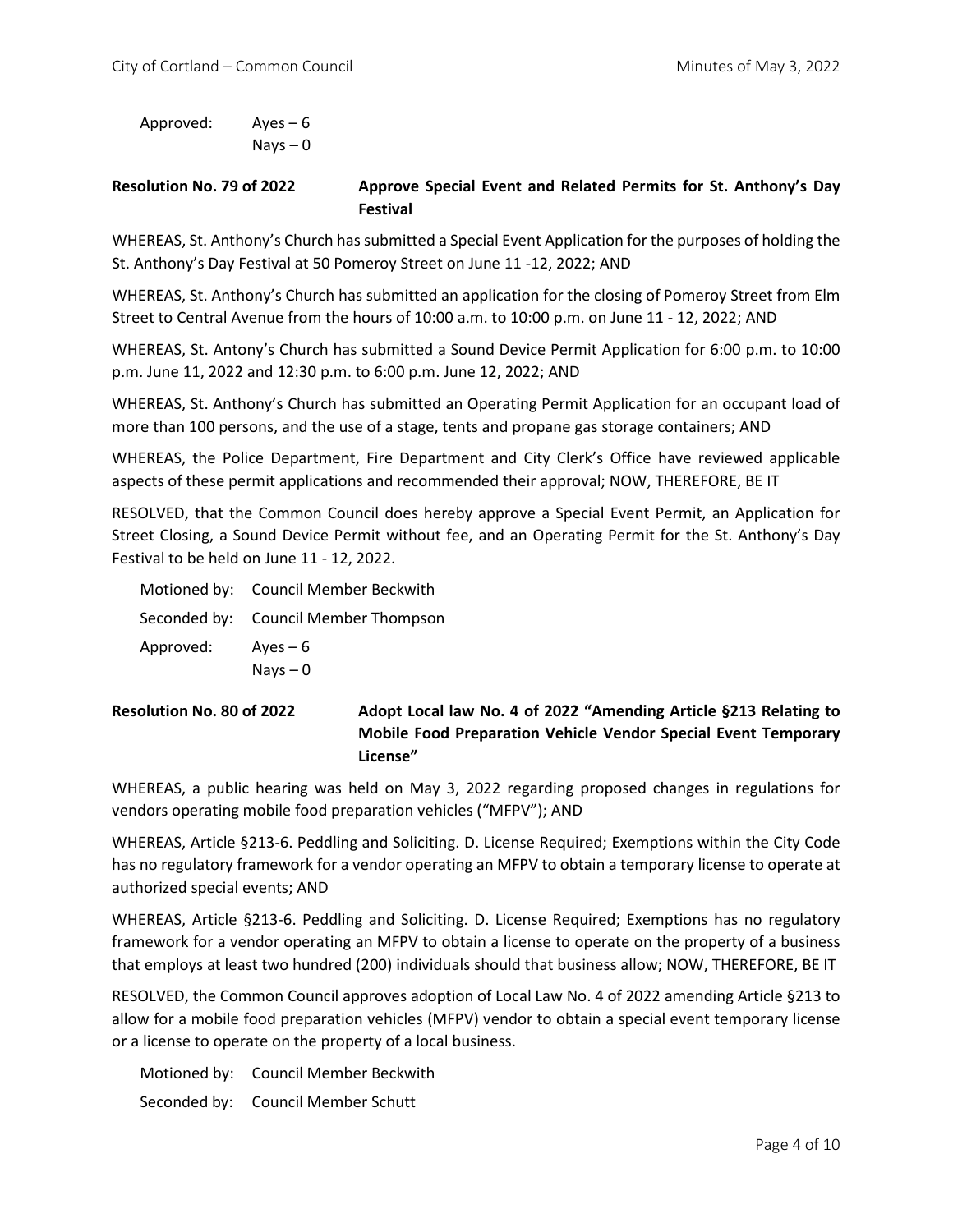Discussion: Mr. Thompson made a motion, seconded by Mr. Beckwith to amend the proposed local law to change the license fee for a mobile food preparation vehicle vendor to obtain a special event temporary license from \$50.00 a day to \$75.00 for the first day and \$50.00 for subsequent days. The motion to amend the proposed local law was approved 6-0.

Approved: Ayes – 6 Nays – 0

## **Resolution No. 81 of 2022 Transfer of Funds for Fire Apparatus Repair**

WHEREAS, the City of Cortland Common Council approved major repair to fire apparatus at the January 18, 2022 regular meeting, with adoption of Resolution 17 of 2022; AND

WHEREAS, this repair has been completed and is satisfactory; AND

WHEREAS, additional repairs were needed due to unforeseen issues discovered during annual servicing and testing that if not addressed would leave the apparatus inoperable; AND

WHEREAS, these repairs facilitate the continuation of the City's desire to maintain an Apparatus Replacement Plan for the immediate and extended future; AND

WHEREAS, the Fire Department strives to maintain all its apparatus in a status of immediate readiness while prolonging the service life of each within the fiscal imitations of the City; NOW, THEREFORE, BE IT

RESOLVED, that the Common Council authorizes the transfer of \$87,813 from Sales Tax Revenue Line A1325-41120 to the Fire Department Budget Line A3410-540200 Cont. Motor to pay for repairs to Fire Department Apparatus.

|           | Motioned by: Council Member Lane   |
|-----------|------------------------------------|
|           | Seconded by: Council Member Schutt |
| Approved: | $Aves - 6$                         |
|           | $Nays - 0$                         |

#### **Resolution No. 82 of 2022 Appropriate Police Department Impound Scrap Proceeds**

WHEREAS, the Cortland City Police Department operates and maintains an impound lot for vehicles towed as a result of unlawful activity under the New York State Penal Law and Vehicle and Traffic Law; AND

WHEREAS, there is a daily charge for each day the vehicle remains at the impound lot; AND

WHEREAS, many times the owner of the vehicle is not interested in retrieving the vehicle due to the poor condition of the vehicle; AND

WHEREAS, the Cortland City Police Department routinely needs to clear the impound lot of unwanted and unusable vehicles, under Section 1244(3)(a) of the New York State Vehicle and Traffic Law; AND

WHEREAS, the Cortland City Police Department sold seven (7) vehicles to Contento's for scrap on March 16, 2022 and received \$1,665.00 on April 22, 2022; AND

WHEREAS, these funds have been placed in the Minor Sales Account with Cortland City Finance Department, but could assist the Cortland City Police Department with purchasing needed equipment;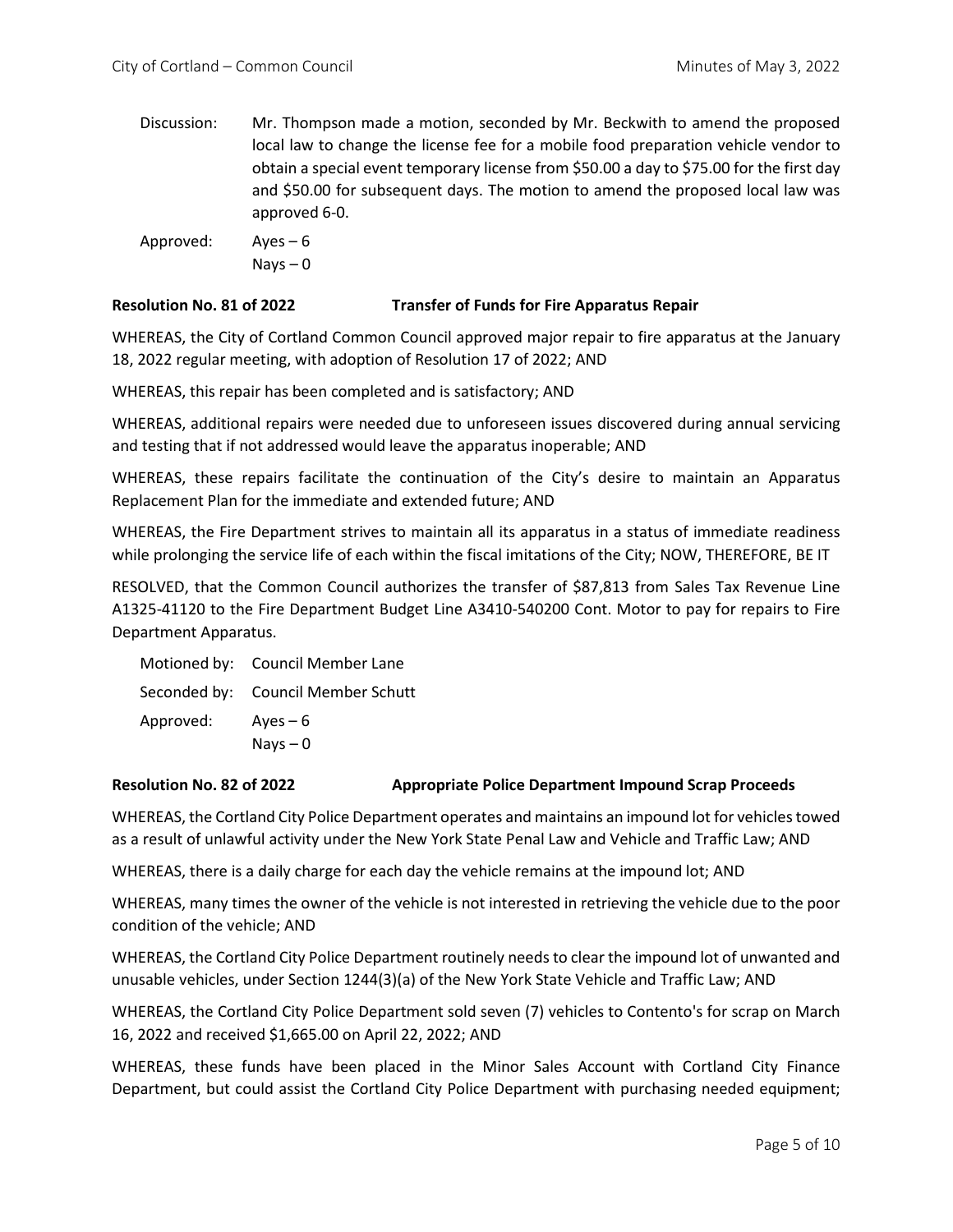## NOW, THEREFORE, BE IT

RESOLVED, that the Common Council directs the transfer \$1,665.00 obtained from scrap vehicles from the Finance Department's Minor Sales account to the Police Department budget line A3120-540200: Motor Vehicle Equipment and Repair to be utilized towards new vehicles and/or equipment.

|           | Motioned by: Council Member Pennello |
|-----------|--------------------------------------|
|           | Seconded by: Council Member Michales |
| Approved: | Ayes $-6$                            |
|           | $Nays - 0$                           |

**Resolution No. 83 of 2022 Designate Surplus Police Department Equipment and Appropriate Proceeds**

WHEREAS, the Cortland City Police Department has old, outdated and unusable equipment in their possession; AND

WHEREAS, this equipment consists in part of: old Hint computer mounting brackets, rifle/shotgun mounts, external light bars, Kenwood VHF radios, Digital Ally mobile video recorders, Panasonic interior ceiling mount cameras, ELSAG LPR (parts), and misc. other items for patrol vehicles which cannot be utilized; AND

WHEREAS, the Cortland City Police Department wishes to have the Common Council declare these items as surplus and allow it to be sold on Auctions International, an internet auction site; AND

WHEREAS, the Cortland City Police Department wishes to utilize the funds obtained from the sale of these items towards the purchase of new equipment; NOW, THEREFORE, BE IT

RESOLVED, the Common Council does hereby declare the items listed above as surplus and does grant authority to dispose of such property by means of Auction International, with all proceeds put into the Minor Sales account with the City of Cortland Finance Department and returned back to the Cortland City Police Department budget line A3120-540200: Motor Vehicle Equipment and Repair to be utilized towards new vehicles and/or equipment.

|                    | Motioned by: Council Member Beckwith |
|--------------------|--------------------------------------|
|                    | Seconded by: Council Member Pennello |
| Approved: $Ayes-6$ |                                      |
|                    | $Nays - 0$                           |

# **Resolution No. 84 of 2022 Authorize Agreement for Police Department Body-Worn Camera Grant Application Writing Services**

WHEREAS, the Cortland City Police Department documented in the 2020 Executive Order 203 Law Enforcement Reform and Reinvention report that the implementation of body worn cameras by officers would be explored and implemented if feasible; AND

WHEREAS, body worn cameras being utilized by police officers would allow for more transparency in the actions of the police and how they engage the public they serve; AND

WHEREAS, the cost of purchasing, implementing and storing data has always been a prohibitive factor to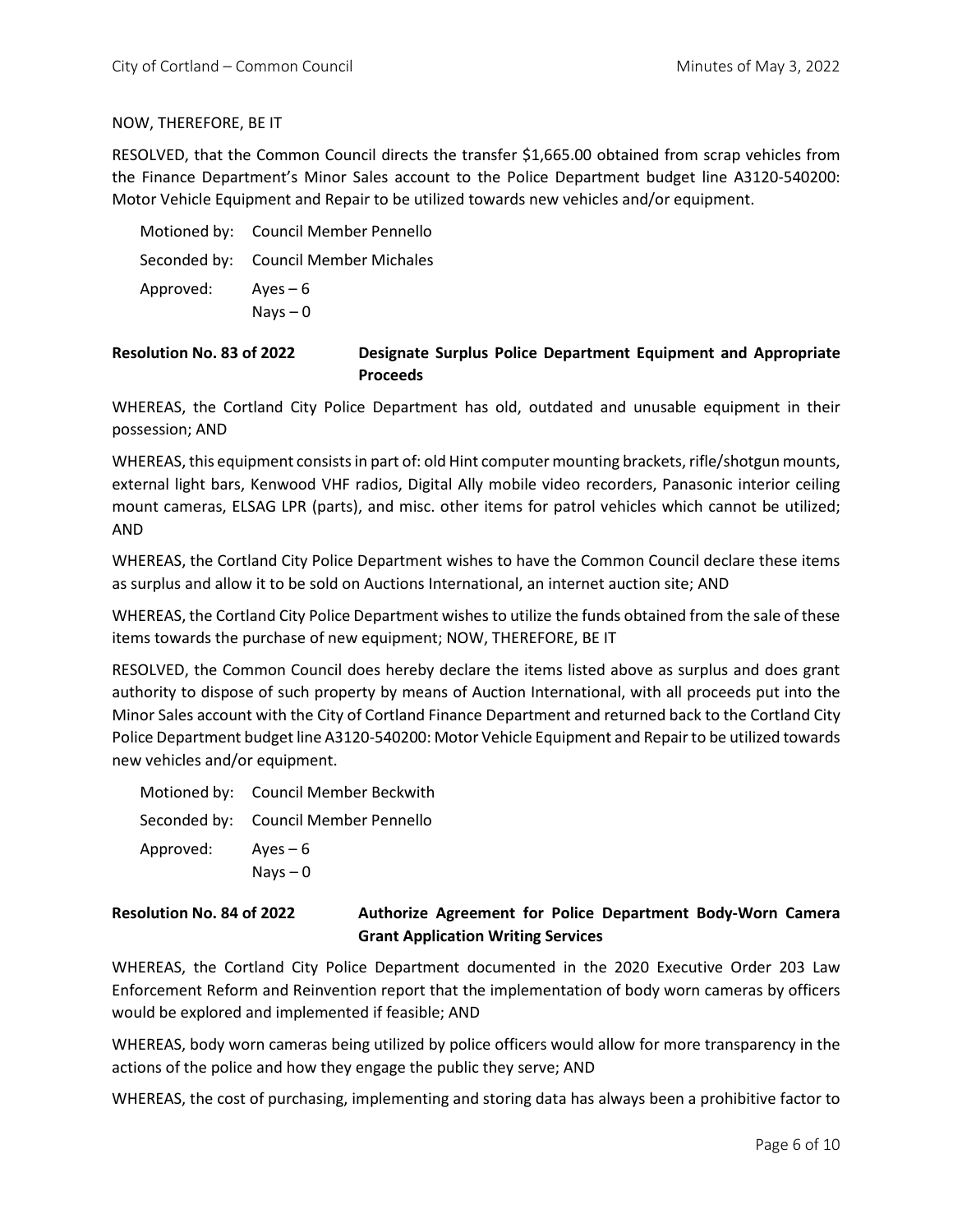the Cortland City Police Department implementing body worn cameras; AND

WHEREAS, a federal grant to purchase body worn cameras is now available through the Bureau of Justice Assistance for fiscal year 2022; AND

WHEREAS, the Cortland City Police Department is desirous of receiving grant funding to implement a body worn camera program and has already written a policy for the usage of this equipment by members of the agency; AND

WHEREAS, these grants are highly competitive and require skill beyond the current capacity of the Department to adequately address in a timely manner; NOW, THEREFORE, BE IT

RESOLVED, the Common Council agrees the introduction of body worn cameras in the Cortland City Police Department would be a positive addition to the tools already utilized by the officers, as it would increase transparency and foster better relationships with the community; AND BE IT FURTHER

RESOLVED, that the Common Council hereby authorizes the Mayor to sign an agreement with WCP Consultants of 21 West Franklin Street, West Carthage NY to complete the Bureau of Justice Assistance Body-Worn Camera grant application for a sum not to exceed \$1,250.00.

|             | Motioned by: Council Member Schutt                                                                                                |
|-------------|-----------------------------------------------------------------------------------------------------------------------------------|
|             | Seconded by: Council Member Lane                                                                                                  |
| Discussion: | It was noted that video storage will be cloud based and that the Police Department<br>has written a policy for body worn cameras. |
| Approved:   | $Aves - 6$                                                                                                                        |
|             | Nays $-0$                                                                                                                         |

### **Resolution No. 85 of 2022 Appoint Cortland Youth Bureau Director**

WHEREAS, the incumbent Cortland Youth Bureau Director, John McNerney, retired effective April 29, 2022; AND

WHEREAS, the position has been posted and applicants have been reviewed by the Personnel Committee; AND

WHEREAS, the Youth Bureau Board interviewed candidates and have recommended the hiring of Andrea Piedigrossi; NOW, THEREFORE, BE IT

RESOLVED, that the Common Council does hereby approve the hiring of Andrea Piedigrossi as Cortland Youth Bureau Director effective May 2, 2022 at a salary of \$75,000.

Motioned by: Council Member Thompson

Seconded by: Council Member Schutt

Discussion: The Mayor thank Youth Bureau Board members Christella Yonta, Krissy Gambitta, Tom Steele and Allison Veintimilla for their efforts in reviewing candidates and making a recommendation. He said that there were several excellent candidates and that Andrea Piedigrossi stood out. The Mayor noted that Ms. Piedigrossi is the first City of Cortland department head.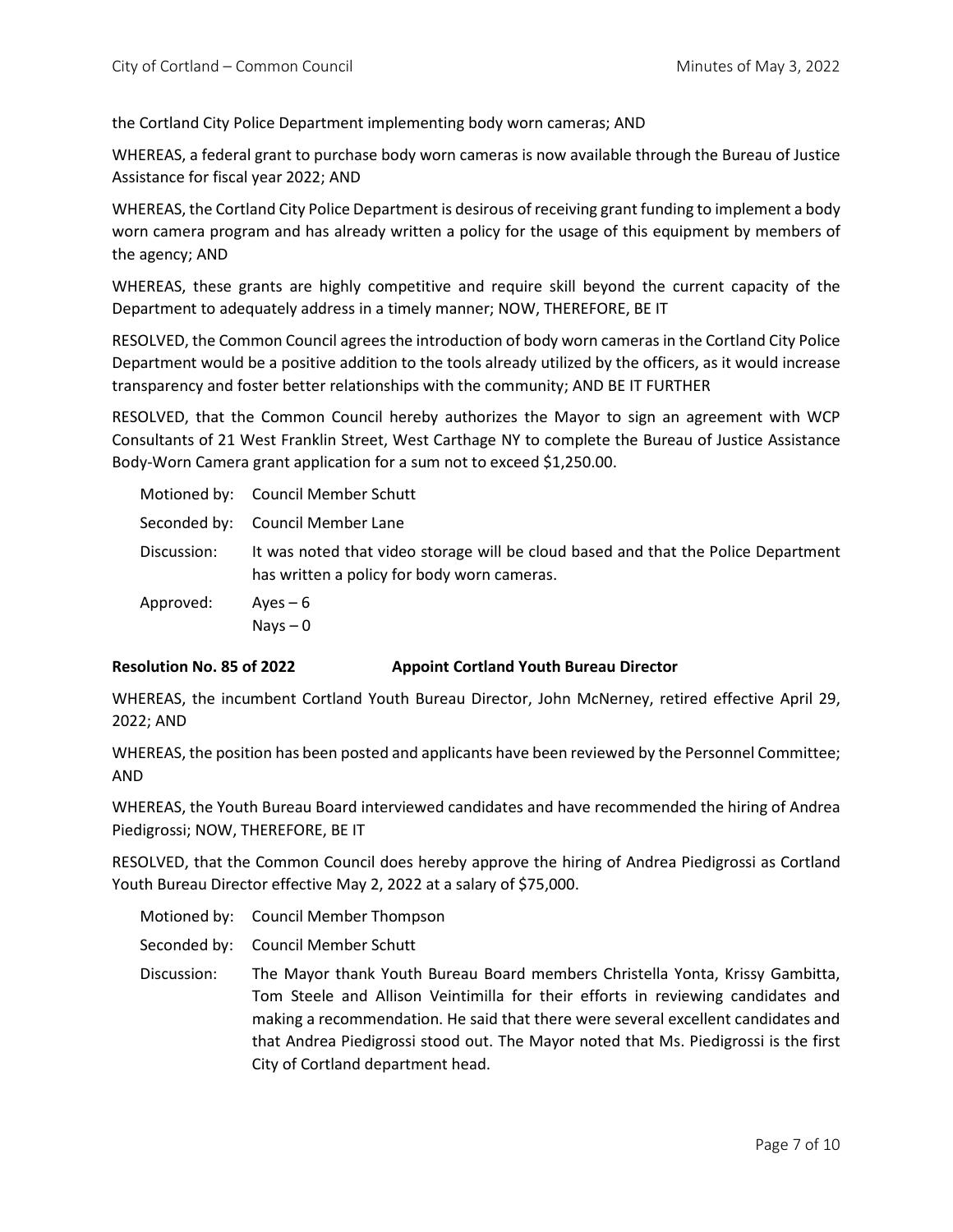Approved: Ayes – 6  $Nays - 0$ 

#### **Resolution No. 86 of 2022 Appoint Member to the Zoning Board of Appeals**

WHEREAS, the Zoning Board of Appeals, as established by the City of Cortland, shall hear and decide appeals and requests for variances from the requirements of Chapter 138 of the City Code; AND.

WHERAS, the Zoning Board of Appeals shall hear and decide appeals when it is alleged there is an error in any requirement, decision, or determination made by the local administrator in the enforcement or administration of this said chapter; AND

WHEREAS, The Board shall consist of seven members appointed by the Mayor subject to confirmation by the Common Council; AND

WHEREAS, all appointments shall be made for a term of three years; AND

WHEREAS, Zoning Board of Appeals member Abigail Cleary has submitted her resignation; NOW, THEREFORE, BE IT

RESOLVED, that Tristan Sebastien Laurore, Sr. is hereby appointed as a member of the Zoning Board of Appeals for a term beginning May 4, 2022 and expiring May 3, 2025.

|           | Motioned by: Council Member Beckwith |
|-----------|--------------------------------------|
|           | Seconded by: Council Member Michales |
| Approved: | Ayes $-6$                            |
|           | $Nays - 0$                           |

### **Discussion Item No. 1 Director of Administration & Finance**

Council Members Lane and Thompson asked for a timeline for the process of hiring for the vacant Director of Administration and Finance position. The Mayor said he was focused on process and wanted to make a hire as soon as possible.

Council Member Lane asked if the city's bills are being paid. Mayor Steve replied that the Administration and Finance staff has been handling internal audit reports and paying bills on time. He said he has been assisting and overseeing these financial responsibilities. He added that external auditing services are being utilized only as required by the state.

Mayor Steve noted that for a long period of time financial statements have not been provided to the Common Council or public on a regular basis, and that he is providing them to the Council and public each month. Council Member Pennello added that monthly and quarterly audits had not previously been done and that the Mayor is doing an excellent job.

Council Member Lane asked why purchases made for the Police Department appear on credit card statements for the Fire Department. The Mayor explained that the Police Department credit card had been cancelled due to bills not being paid during the previous administration. He added that a new credit card account for the Police Department had been authorized by the Common Council on April  $5<sup>th</sup>$ .

Mayor Steve said he believes there are several key steps to consider in the hiring process including assessing the form of government, and the structure of the Director and Deputy Director positions. He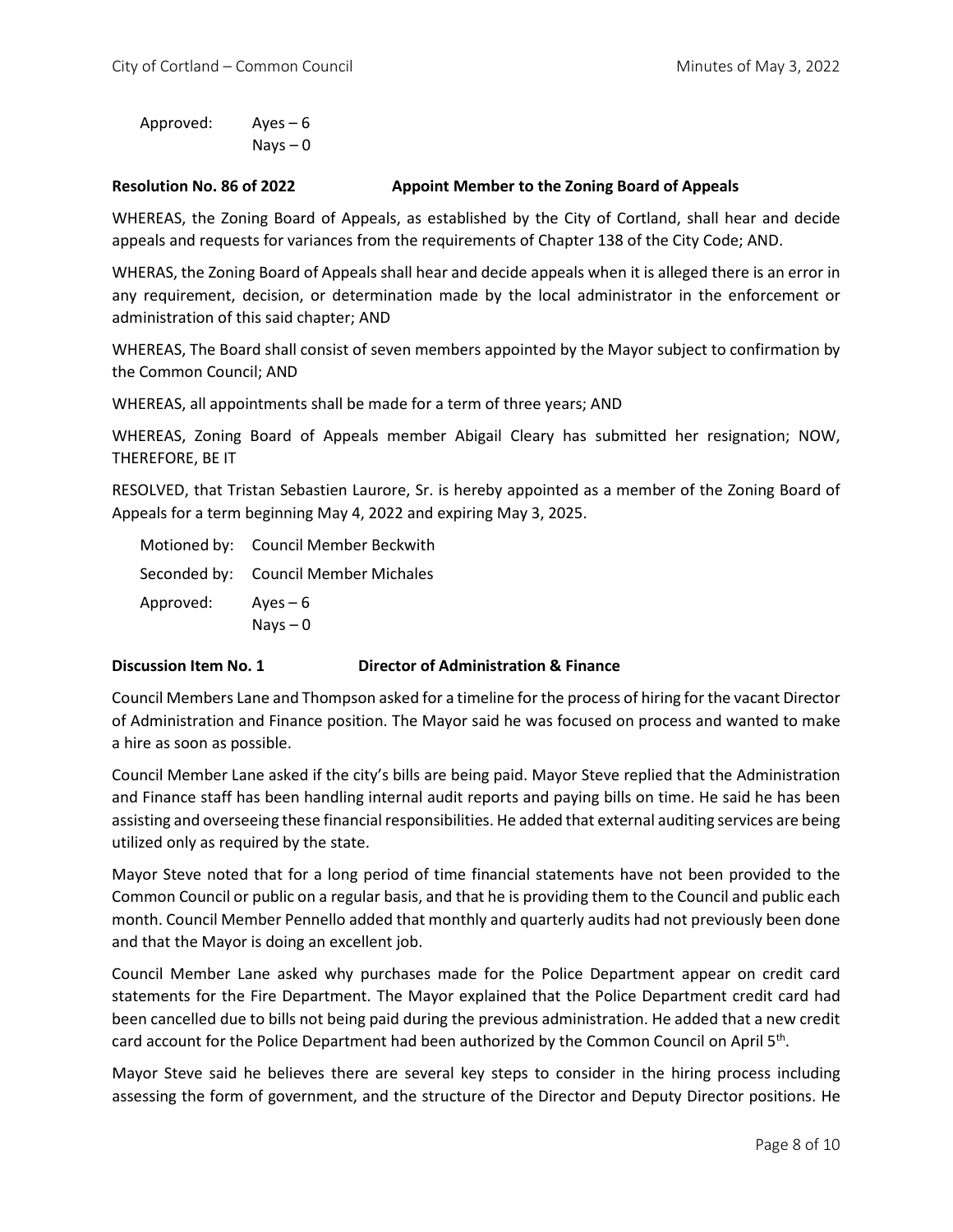said former Mayor Brian Tobin recommended to him that he reconsider how the positions are structured. Additionally, an evaluation of skills and abilities needed for the position should be done before the final process of recruiting and hiring a candidate.

Council Member Pennello who serves as chair of the executive personnel committee said the committee is looking at job descriptions for the director of administration and finance, as well as deputy director. She said the last revision to the job descriptions were in 2007 and 2008 and that they need to be updated to meet current needs. Ms. Pennello said she will seek advice from the Dean of Binghamton University's Masters in Public Administration program on how to structure the job description. She said the committee is looking at what didn't work in the past to make sure the City does not repeat past mistakes.

Ms. Lane and Mr. Thompson reiterated the importance of the hiring process having a timeline. The Mayor said his goal is to have someone hired by September.

Council Member Thompson said the Council should develop a strategy for how the position is structured, and needs to consider the current market for recruiting candidates. He said the City should be mindful and strategic about hiring.

### **Discussion Item No. 2 Corporation Counsel**

The Mayor explained that any changes to the position of Corporation Counsel would require a change to the City Charter. He said that further research into options for the position is being done.

#### **Discussion Item No. 3 Apex Site**

The Mayor said that the City would be closing on the site in a few days, and the scope of cleanup services is being finalized. He said there may be some Brownfield Cleanup Program funding available through the state Department of Environmental Conservation to help may cleanup costs. He said a private developer has expressed interest in the site and that the proceeds from the sale of the property would serve to reimburse the city for cleanup costs.

#### **Discussion Item No. 4 Common Council Meeting Video and Audio**

The Mayor said that efforts are being made to improve the audio for the video cast of Common Council meetings.

#### **Discussion Item No. 5 Parker School Ad Hoc Planning Committee**

Council Member Lane said she is trying to set up a date for an initial meeting.

#### **Discussion Item No. 6 Trash and Recycling Ad Hoc Advisory Committee**

The Mayor said there is an upcoming meeting and that additional information about options had been provided to Common Council members.

#### **Discussion Item No. 7 Town and Gown Ad Hoc Planning Committee**

The Mayor said he has an upcoming meeting with college officials and representation on the committee. Council Member Lane said she knew people who are interested in being on the committee. She asked to be invited to the Mayor's upcoming meeting with college officials and the Mayor said he will include her.